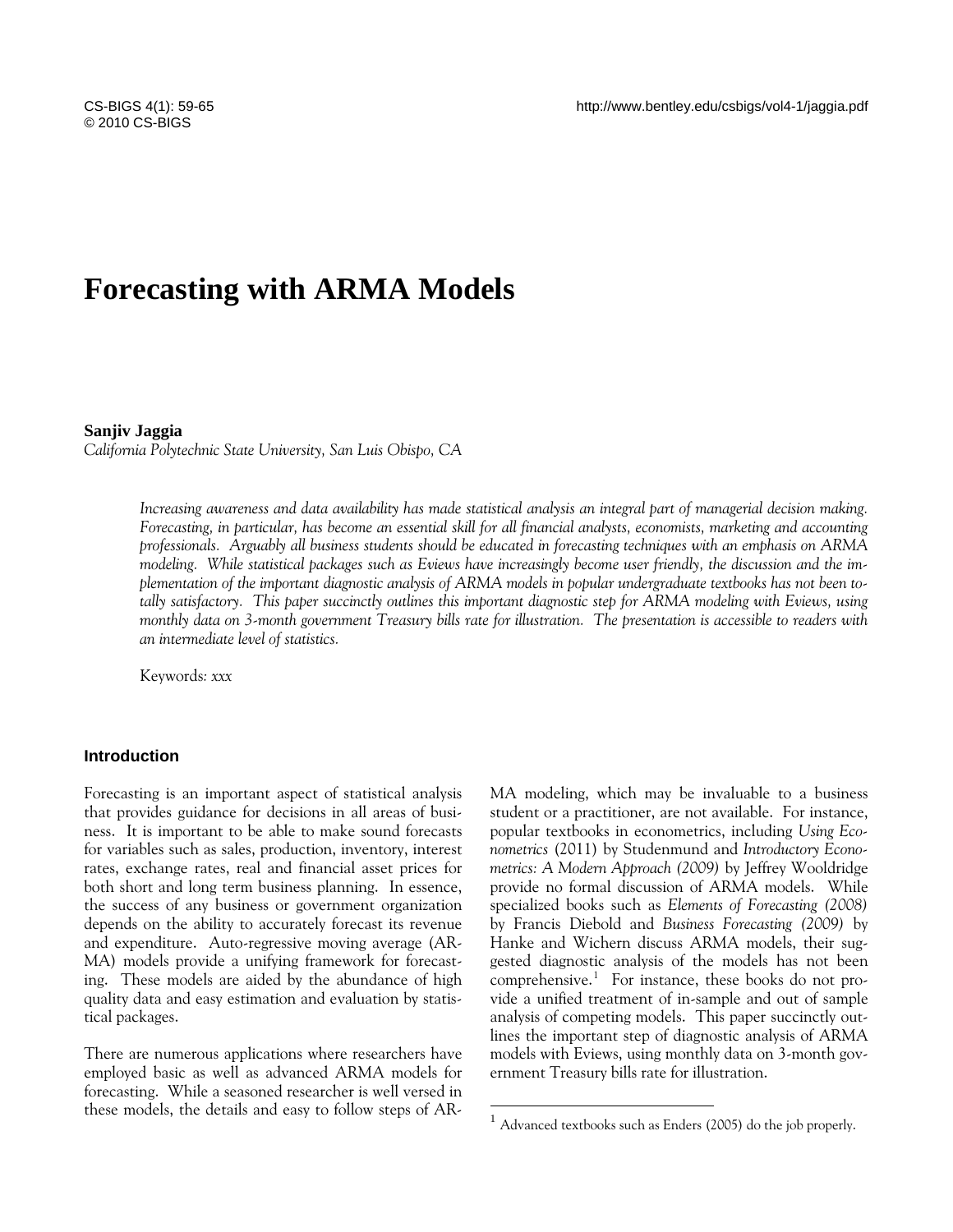There are a number of useful issues that students and practitioners must understand regarding the analysis of ARMA models. First, an intuitive understanding of stationarity is essential since these models can only be identified for stationary series. Informal graphs can be used to look for departures from the constancy of the mean and the variance. We generally difference the series to achieve constancy of the mean. However, if both the mean and the variance are time-varying, we also need a dampening or a pre-differencing transformation. This simple explanation is left out in the textbooks by Diebold as well as Hanke and Wichern. Since economic theory provides no guidance on transformations, the natural log or square root pre-transformations may produce better forecasts. Students and practitioners must be advised to identify several ARMA models with various transformations and use model selection criteria to pick the most appropriate model.

Another issue that has not been explicitly stated is a consistent definition of the residuals that works for all models, with or without pre-transformations. Statistical packages usually store the residuals of the estimated models on the basis of pre-transformations. Therefore, the model selection measures that emerge from such resi-duals are not comparable.<sup>[2](#page-1-0)</sup> Finally, since forecasting is essentially an out-of-sample problem, competing models must also be compared on the basis of their performance outside the sample period. This important analysis of the out of sample forecast errors based on static and dynamic methods has been left out in popular textbooks.

### **Model Identification**

<span id="page-1-1"></span> $\overline{a}$ 

Let  $y_1, y_2, ..., y_T$  represent a sample of T observations of a variable of interest  $y$  . Consider a time series  $\{y_t\}$ representing the monthly interest rate of 3-month Treasury bills for a sample period of January 1984 to December 2007 (see Table 1). This application is used throughout the paper to motivate and implement ARMA forecasting models.

Since stationarity is essential for the identification of an ARMA model, the first step is always to test for stationarity of the underlying series. While many macroeconomic, business, and financial series are not stationary, the series can easily be made stationary by differencing with or without pre-transformations. Formally,  $\{y_t\}$  is said to be

stationary if the mean,  $E(y_t) = \mu$ , the variance,  $Var(y_t) = E(y_t - \mu)^2 = \sigma^2$ , and the covariance,  $Cov(y_t, y_{t-s}) = E(y_t - \mu)(y_{t-s} - \mu) = \gamma_s$ , are all stable over time. For instance, for the series to be stationary, it must not exhibit any stochastic trend (changing mean) or varying volatility (changing variance). Whereas the stochastic trend is generally removed by first differencing of the series, the varying volatility can be reduced with a natural log or square root pre-differencing transformation. As mentioned earlier, the important discussion of pre-transformations is left out in the above textbooks although they include the applications of growth rates based on log transformations.

A simple plot of the series is often used as an informal test for stationarity. The series is considered stationary if the level and the spread do not exhibit any visual changes over time. The plot of the autocorrelation function also serves as another visual test for stationarity.*[3](#page-1-1)* The series is considered stationary if the ACF cuts off, or dies down, fairly quickly. A plot of the monthly interest rate series in Figure 1 indicates non-stationarity as it exhibits an obvious trend.



**Figure 1.** 3-month Treasury Bill Rate

 $\overline{a}$ 

The differenced series specified in terms of a lag operator *L*,  $y_t - y_{t-1} = (1 - L)y_t$ , is plotted in Figure 2. As is often the case with graphical tests, it is not clear whether or not the variance of the differenced series is time invariant. In such situations, it is recommended to also consider pre-transformations and use model selection criteria to determine the most appropriate model for forecasting.

<span id="page-1-0"></span>ated  $R^2$ .  $2$  In the regression context, it is analogous to spuriously comparing a linear with a log-linear model on the basis of the computer gener-

<sup>3</sup> In Eviews, choose 'Correlogram' from 'Series Statistics' to get the autocorrelation (ACF) and the partial autocorrelation (PACF) functions of the series.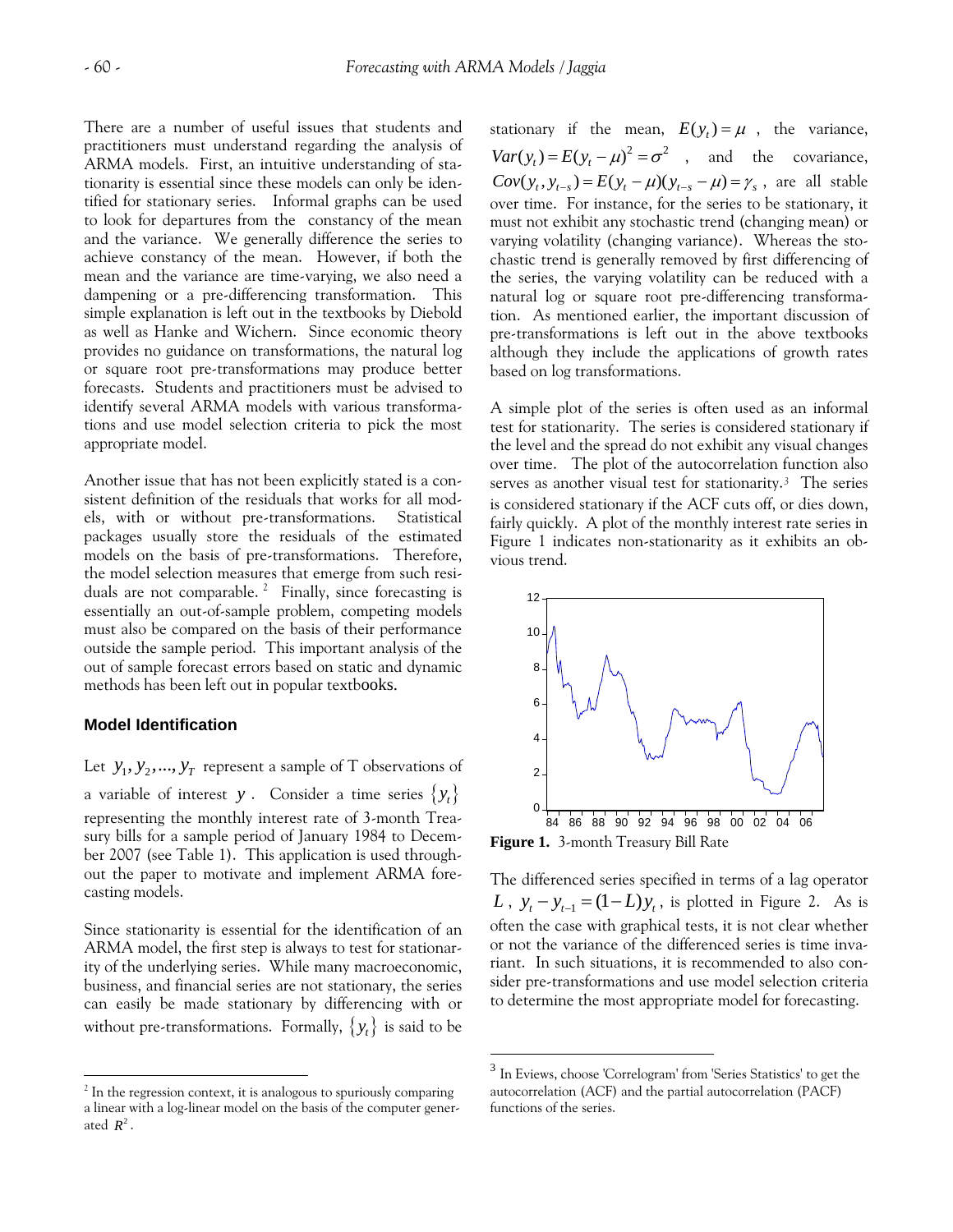**Table 1.** 3-Month Treasury Bill Rate

| $\frac{1}{2}$ |       |           | 5.1   |          |       |          |       |           |       |           |       |
|---------------|-------|-----------|-------|----------|-------|----------|-------|-----------|-------|-----------|-------|
| Date          | Tbill | Date      | Tbill | Date     | Tbill | Date     | Tbill | Date      | Tbill | Date      | Tbill |
| Jan-84        | 8.90  | Jan-88    | 5.81  | Jan-92   | 3.80  | $Jan-96$ | 5.00  | Jan-00    | 5.32  | Jan- $04$ | 0.88  |
| Feb-84        | 9.09  | Feb-88    | 5.66  | Feb-92   | 3.84  | Feb-96   | 4.83  | Feb-00    | 5.55  | Feb-04    | 0.93  |
| Mar-84        | 9.52  | Mar-88    | 5.70  | Mar-92   | 4.04  | Mar-96   | 4.96  | Mar-00    | 5.69  | Mar-04    | 0.94  |
| Apr-84        | 9.69  | Apr-88    | 5.91  | Apr-92   | 3.75  | Apr-96   | 4.95  | Apr-00    | 5.66  | Apr-04    | 0.94  |
| May-84        | 9.83  | May-88    | 6.26  | $May-92$ | 3.63  | May-96   | 5.02  | May-00    | 5.79  | May-04    | 1.02  |
| Jun-84        | 9.87  | Jun-88    | 6.46  | Jun-92   | 3.66  | Jun-96   | 5.09  | Jun-00    | 5.69  | Jun-04    | 1.27  |
| Jul- $84$     | 10.12 | Jul-88    | 6.73  | Jul-92   | 3.21  | Jul-96   | 5.15  | Jul-00    | 5.96  | Jul-04    | 1.33  |
| Aug-84        | 10.47 | Aug-88    | 7.06  | Aug-92   | 3.13  | Aug-96   | 5.05  | Aug-00    | 6.09  | Aug-04    | 1.48  |
| Sep-84        | 10.37 | Sep-88    | 7.24  | $Sep-92$ | 2.91  | Sep-96   | 5.09  | Sep-00    | 6.00  | $Sep-04$  | 1.65  |
| Oct-84        | 9.74  | Oct-88    | 7.35  | Oct-92   | 2.86  | Oct-96   | 4.99  | Oct-00    | 6.11  | Oct-04    | 1.76  |
| Nov-84        | 8.61  | Nov-88    | 7.76  | Nov-92   | 3.13  | Nov-96   | 5.03  | Nov-00    | 6.17  | Nov-04    | 2.07  |
| Dec-84        | 8.06  | Dec-88    | 8.07  | Dec-92   | 3.22  | Dec-96   | 4.91  | $Dec-00$  | 5.77  | $Dec-04$  | 2.19  |
| Jan-85        | 7.76  | Jan-89    | 8.27  | $Jan-93$ | 3.00  | Jan-97   | 5.03  | Jan- $O1$ | 5.15  | Jan-05    | 2.33  |
| Feb-85        | 8.27  | Feb-89    | 8.53  | Feb-93   | 2.93  | Feb-97   | 5.01  | Feb-01    | 4.88  | Feb-05    | 2.54  |
| Mar-85        | 8.52  | Mar-89    | 8.82  | Mar-93   | 2.95  | Mar-97   | 5.14  | Mar-01    | 4.42  | Mar-05    | 2.74  |
| Apr-85        | 7.95  | Apr-89    | 8.65  | Apr-93   | 2.87  | Apr-97   | 5.16  | Apr-01    | 3.87  | $Apr-05$  | 2.78  |
| May-85        | 7.48  | $May-89$  | 8.43  | $May-93$ | 2.96  | $May-97$ | 5.05  | $May-01$  | 3.62  | $Mav-05$  | 2.84  |
| Jun-85        | 6.95  | Jun-89    | 8.15  | Jun-93   | 3.07  | Jun-97   | 4.93  | Jun-01    | 3.49  | Jun-05    | 2.97  |
| Jul- $85$     | 7.08  | Jul-89    | 7.88  | Jul-93   | 3.04  | Jul-97   | 5.05  | $ ul-01 $ | 3.51  | Jul-05    | 3.22  |
| Aug-85        | 7.14  | Aug-89    | 7.90  | Aug-93   | 3.02  | Aug-97   | 5.14  | Aug-01    | 3.36  | Aug-05    | 3.44  |
| Sep-85        | 7.10  | Sep-89    | 7.75  | $Sep-93$ | 2.95  | Sep-97   | 4.95  | Sep-01    | 2.64  | $Sep-05$  | 3.42  |
| $Oct-85$      | 7.16  | Oct-89    | 7.64  | Oct-93   | 3.02  | Oct-97   | 4.97  | Oct-01    | 2.16  | Oct-05    | 3.71  |
| Nov-85        | 7.24  | Nov-89    | 7.69  | Nov-93   | 3.10  | Nov-97   | 5.14  | $Nov-01$  | 1.87  | Nov-05    | 3.88  |
| Dec-85        | 7.10  | Dec-89    | 7.63  | Dec-93   | 3.06  | Dec-97   | 5.16  | Dec-01    | 1.69  | Dec-05    | 3.89  |
| Jan-86        | 7.07  | Jan- $90$ | 7.64  | Jan-94   | 2.98  | $Jan-98$ | 5.04  | Jan- $O2$ | 1.65  | Jan-06    | 4.24  |
| Feb-86        | 7.06  | Feb-90    | 7.74  | Feb-94   | 3.25  | Feb-98   | 5.09  | Feb-02    | 1.73  | Feb-06    | 4.43  |
| Mar-86        | 6.56  | Mar-90    | 7.90  | Mar-94   | 3.50  | Mar-98   | 5.03  | Mar-02    | 1.79  | Mar-06    | 4.51  |
| Apr-86        | 6.06  | Apr-90    | 7.77  | Apr-94   | 3.68  | Apr-98   | 4.95  | Apr-02    | 1.72  | $Apr-06$  | 4.60  |
| $May-86$      | 6.15  | $May-90$  | 7.74  | May-94   | 4.14  | $May-98$ | 5.00  | $May-02$  | 1.73  | $May-06$  | 4.72  |
| Jun- $86$     | 6.21  | Jun-90    | 7.73  | Jun-94   | 4.14  | $Jun-98$ | 4.98  | Jun-02    | 1.70  | Jun-06    | 4.79  |
| Jul-86        | 5.83  | $ ul-90 $ | 7.62  | Jul-94   | 4.33  | Jul-98   | 4.96  | Jul-02    | 1.68  | Jul-06    | 4.95  |
| Aug-86        | 5.53  | Aug-90    | 7.45  | Aug-94   | 4.48  | Aug-98   | 4.90  | Aug-02    | 1.62  | Aug-06    | 4.96  |
| Sep-86        | 5.21  | $Sep-90$  | 7.36  | Sep-94   | 4.62  | Sep-98   | 4.61  | Sep-02    | 1.63  | $Sep-06$  | 4.81  |
| Oct-86        | 5.18  | Oct-90    | 7.17  | Oct-94   | 4.95  | Oct-98   | 3.96  | Oct-02    | 1.58  | Oct-06    | 4.92  |
| Nov-86        | 5.35  | Nov-90    | 7.06  | Nov-94   | 5.29  | Nov-98   | 4.41  | Nov-02    | 1.23  | Nov-06    | 4.94  |
| Dec-86        | 5.53  | Dec-90    | 6.74  | Dec-94   | 5.60  | Dec-98   | 4.39  | Dec-02    | 1.19  | $Dec-06$  | 4.85  |
| Jan-87        | 5.43  | Jan-91    | 6.22  | Jan-95   | 5.71  | Jan-99   | 4.34  | Jan-03    | 1.17  | Jan-07    | 4.98  |
| Feb-87        | 5.59  | Feb-91    | 5.94  | Feb-95   | 5.77  | Feb-99   | 4.44  | Feb-03    | 1.17  | Feb-07    | 5.03  |
| Mar-87        | 5.59  | Mar-91    | 5.91  | Mar-95   | 5.73  | Mar-99   | 4.44  | Mar-03    | 1.13  | Mar-07    | 4.94  |
| Apr-87        | 5.64  | Apr-91    | 5.65  | Apr-95   | 5.65  | Apr-99   | 4.29  | Apr-03    | 1.13  | Apr-07    | 4.87  |
| $May-87$      | 5.66  | May-91    | 5.46  | May-95   | 5.67  | May-99   | 4.50  | May-03    | 1.07  | May-07    | 4.73  |
| Jun-87        | 5.67  | Jun-91    | 5.57  | Jun-95   | 5.47  | Jun-99   | 4.57  | Jun-03    | 0.92  | Jun-07    | 4.61  |
| Jul-87        | 5.69  | Jul-91    | 5.58  | Jul-95   | 5.42  | Jul-99   | 4.55  | Jul-03    | 0.90  | Jul-07    | 4.82  |
| Aug-87        | 6.04  | Aug-91    | 5.33  | Aug-95   | 5.40  | Aug-99   | 4.72  | Aug-03    | 0.95  | Aug-07    | 4.20  |
| Sep-87        | 6.40  | $Sep-91$  | 5.22  | Sep-95   | 5.28  | Sep-99   | 4.68  | $Sep-03$  | 0.94  | Sep-07    | 3.89  |
| Oct-87        | 6.13  | Oct-91    | 4.99  | Oct-95   | 5.28  | Oct-99   | 4.86  | Oct-03    | 0.92  | Oct-07    | 3.90  |
| Nov-87        | 5.69  | Nov-91    | 4.56  | $Nov-95$ | 5.36  | Nov-99   | 5.07  | Nov-03    | 0.93  | Nov-07    | 3.27  |
| Dec-87        | 5.77  | Dec-91    | 4.07  | Dec-95   | 5.14  | Dec-99   | 5.20  | Dec-03    | 0.90  | Dec-07    | 3.00  |
|               |       |           |       |          |       |          |       |           |       |           |       |

Source: *Board of Governors of the Federal Reserve System*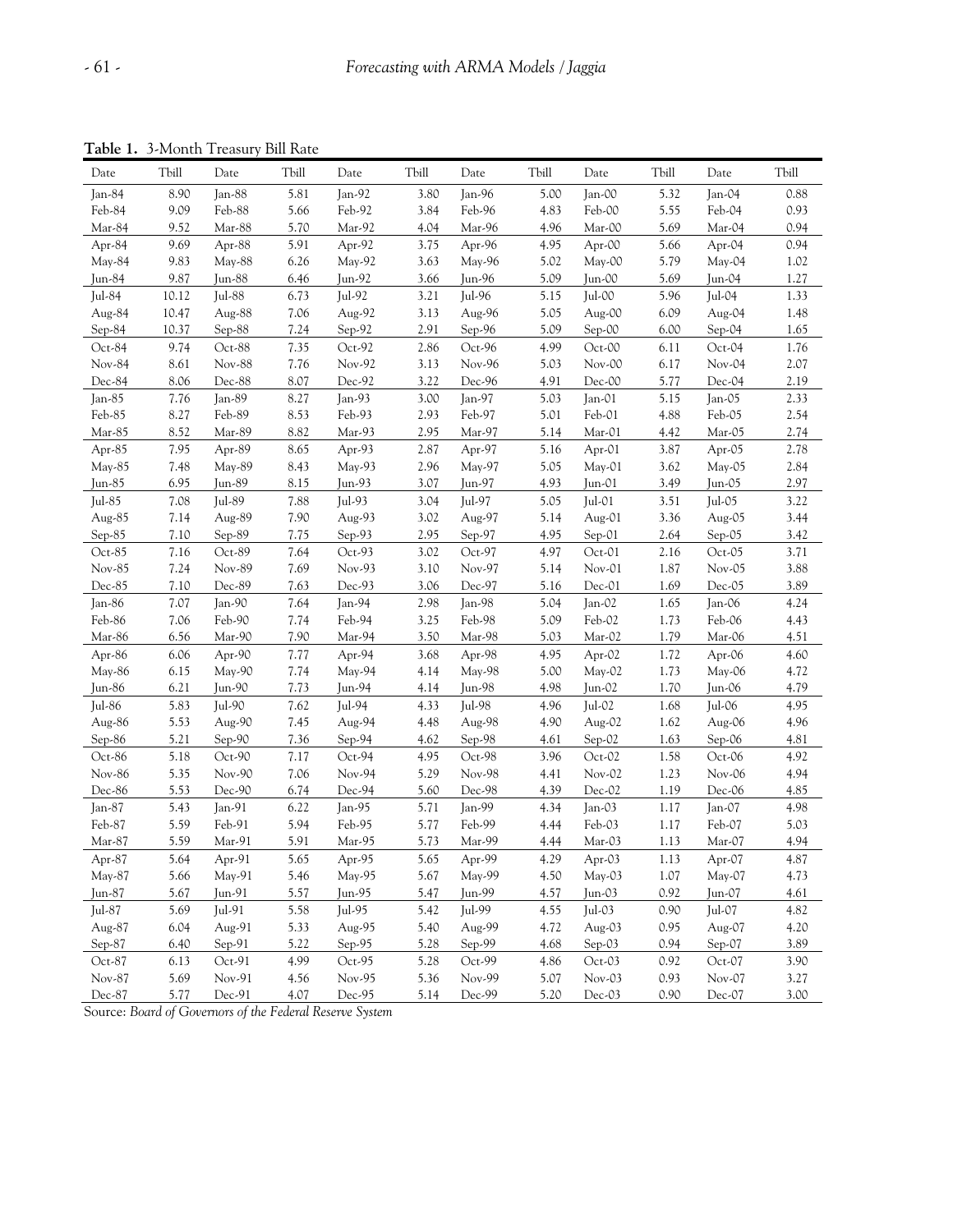

**Figure 2.** Differenced 3-month Treasury Bill Rate



**Figure 3.** Differenced, in logs, 3-month Treasury Bill Rate



**Figure 4.** Differenced, in square roots, 3-month Treasury Bill Rates

*t t tenced* logs (  $\ln y_t - \ln y_{t-1} = (1 - L) \ln y_t$  ) and diffe-Figures 3 and 4 contain the graphs of the series of differenced square roots (  $\sqrt{y_t} - \sqrt{y_{t-1}} = (1-L)\sqrt{y_t}$  ) respectively. The ACF and the PACF of the three transformed series are presented in Table 2. The simple plots as well as the ACF graphs suggest that the transformed series are all stationary.[4](#page-3-0)

 $\overline{a}$ 

|                    | <b>Table 2.</b> Autocorrelations and Partial Autocorrelations of |  |  |
|--------------------|------------------------------------------------------------------|--|--|
| Transformed Series |                                                                  |  |  |

| Lag                      |          | $(1-L)$ Tbills |          | $(1-L)\ln(Tbills)$ | $(1-L)\sqrt{T}$ bills |          |
|--------------------------|----------|----------------|----------|--------------------|-----------------------|----------|
|                          | AC       | PAC            | AС       | PAC                | AC                    | PAC      |
| 1                        | $0.509*$ | $0.509*$       | $0.502*$ | $0.502*$           | $0.501*$              | $0.501*$ |
| 2                        | $0.200*$ | $-0.079$       | $0.285*$ | 0.044              | $0.245*$              | $-0.008$ |
| 3                        | $0.159*$ | 0.122          | $0.314*$ | $0.208*$           | $0.245*$              | $0.168*$ |
| 4                        | $0.129*$ | 0.010          | $0.236*$ | $-0.001$           | $0.188*$              | 0.004    |
| 5                        | $0.164*$ | 0.120          | $0.224*$ | 0.100              | $0.199*$              | 0.115    |
| 6                        | $0.228*$ | 0.121          | $0.298*$ | 0.151              | $0.267*$              | $0.139*$ |
| $\overline{\mathcal{U}}$ | $0.162*$ | $-0.026$       | $0.295*$ | 0.086              | $0.224*$              | 0.020    |
| 8                        | 0.079    | $-0.015$       | $0.197*$ | $-0.039$           | $0.160*$              | 0.005    |
| 9                        | 0.094    | 0.052          | $0.195*$ | 0.043              | $0.170*$              | 0.051    |
| 10                       | 0.012    | $-0.111$       | 0.104    | $-0.114$           | 0.057                 | $-0.126$ |
| 11                       | 0.025    | 0.054          | 0.092    | 0.030              | 0.056                 | 0.040    |
| 12                       | 0.019    | -0.069         | 0.076    | -0.071             | 0.051                 | -0.068   |
| 13                       | $-0.108$ | -0.151         | 0.031    | $-0.052$           | $-0.053$              | $-0.124$ |
| 14                       | $-0.049$ | 0.097          | 0.054    | 0.015              | $-0.010$              | 0.048    |
| 15                       | 0.095    | 0.112          | 0.025    | -0.048             | 0.069                 | 0.051    |
| 16                       | 0.081    | 0.000          | 0.017    | 0.019              | 0.051                 | 0.024    |
| 17                       | 0.037    | 0.008          | 0.013    | 0.001              | 0.024                 | 0.002    |
| 18                       | 0.034    | 0.018          | 0.009    | 0.005              | 0.023                 | 0.005    |
| 19                       | $-0.010$ | 0.006          | $-0.062$ | -0.070             | $-0.032$              | $-0.017$ |
| 20                       | 0.027    | 0.049          | 0.014    | 0.108              | 0.021                 | 0.078    |
|                          |          |                |          |                    |                       |          |

Notes. AC and PAC denote autocorrelations and partial autocorrelations respectively and their significance is compared with

 $\pm 2/\sqrt{T} = \pm 0.1231$ . *\** denotes significance at the 5% level.

The general specification of an  $ARMA(p, q)$  model with mean zero, where  $p$  and  $q$  represent the order of the autoregressive and moving average parts of the series, is given by:

$$
y_{t} = \varphi_{1} y_{t-1} + \varphi_{2} y_{t-2} + \dots + \varphi_{p} y_{t-p} + \varepsilon_{t} + \theta_{t} \varepsilon_{t-1} + \theta_{2} \varepsilon_{t-2} + \dots + \theta_{q} \varepsilon_{t-q}
$$
 (1)

$$
= (1 - \varphi_1 L - \varphi_2 L^2 - ... - \varphi_p L^p) y_t = (1 + \theta_1 L + \theta_2 L^2 + ... + \theta_p L^q) \varepsilon_t
$$

where 
$$
\forall i = 1, 2, ..., p
$$
 and  $\forall j = 1, 2, ..., q$   
-1 <  $\varphi_i$  < 1 and  $\varphi_1 + \varphi_2 + ... + \varphi_p \neq 1$   
-1 <  $\theta_j$  < 1 and  $\theta_1 + \theta_2 + ... + \theta_p \neq 1$ 

The error term,  $\varepsilon$  is white noise with:

$$
E(\varepsilon_t) = 0, \text{Var}(\varepsilon_t) = \sigma^2, \text{Cov}(\varepsilon_t, \varepsilon_s) = 0 \ \forall t \neq s \tag{2}
$$

The sample autocorrelations and partial autocorrelations are compared with their theoretical counterparts to identify the parameters  $p$  and  $q$ . In general, an autoregressive (moving average) model is inferred if the sample autocorrelations (partial autocorrelations) decay toward zero and the sample autocorrelations (partial autocorrelations) cut off. Let  $\rho_{s}$  represent the autocorrelation between  $y_t$  and its *s-period* lagged value  $y_{t-s}$  and let  $\phi_{ss}$ be the corresponding partial autocorrelation. In Table 3,

<span id="page-3-0"></span><sup>4</sup> Dickey-Fuller tests for a unit root, although not included in the paper, corroborate the findings of informal graphical tests.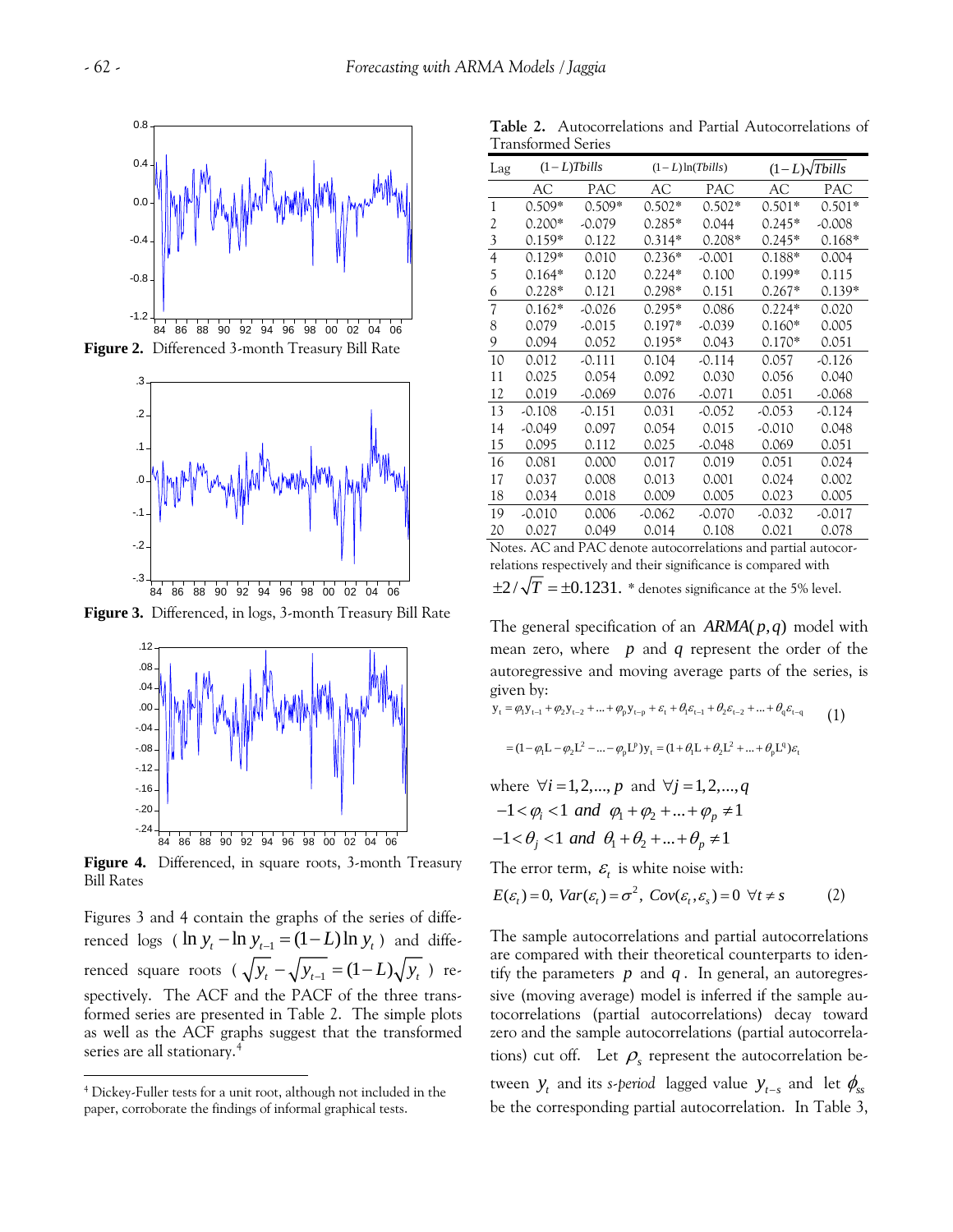we present the criteria for choosing  $p$  and  $q$  based on the values of the sample autocorrelations and partial autocorrelations.

| Model            | ACF                                                            | PACF                                                                       |
|------------------|----------------------------------------------------------------|----------------------------------------------------------------------------|
| White<br>Noise   | $\rho_s = 0 \quad \forall s \geq 1$                            | $\phi_{ss} = 0 \quad \forall s \geq 1$                                     |
| MA(1)            | $\rho_1 \neq 0$ , $\rho_s = 0 \ \forall s > 1$                 | Direct or oscillatory<br>decay toward zero                                 |
| MA(q)            | $\rho_1 \neq 0, , \rho_a \neq 0, \ \rho_s = 0 \ \forall s > q$ | Direct or oscillatory<br>decay toward zero                                 |
| AR(1)            | Direct or oscillatory<br>decay toward zero                     | $\phi_{11} \neq 0$ , $\phi_{ss} = 0 \ \forall s > 1$                       |
| AR(p)            | Direct or oscillatory<br>decay toward zero                     | $\phi_{11} \neq 0, , \phi_{pp} \neq 0,$<br>$\phi_{ss} = 0 \ \forall s > p$ |
| $AR-$<br>MA(1,1) | Decay toward zero<br>beginning from $\rho_1$                   | Decay toward zero be-<br>ginning from $\phi_{11}$                          |
| AR-<br>MA(p,q)   | Decay toward zero<br>beginning from $\rho_a$                   | Decay toward zero be-<br>ginning from $\phi_{pp}$                          |

**Table 3.** Identification of ARMA Models

In most applications, the identification may not lead to a single model and hence several models must be examined with and without pre-transformations. As mentioned earlier, since the underlying series is not stationary,  $ARMA(p, q)$  models are identified with  $y_t$  replaced with  $(1-L)y_t$ ,  $(1-L)\ln y_t$ , or  $(1-L)\sqrt{y_t}$ . We consider only graphs of a differenced series,  $(1 - L)y_t$ . Models 2 and 3 three models for illustration. Model 1 is a constrained ARMA( 6,1) model, identified from the ACF and PACF are both constrained AR(6) models based on the ACF and PACF of differenced series with a log,  $(1-L)\ln y_t$ , and a square root,  $(1 - L)\sqrt{y_t}$ , pre-transformation respectively. The models, and their corresponding estimation commands in Eviews, are given below.

Model1:

$$
(1 - \varphi_1 L - \varphi_6 L^6)(1 - L)Tbill_i = (1 + \theta_1 L)\varepsilon_i \qquad \left[Eviews:d(Tbill)MA(1)AR(6)\right] \tag{3}
$$
  
Model2

 $(1 - \varphi_1 L - \varphi_3 L^3 - \varphi_6 L^6)(1 - L) \ln(Tbill_i) = \varepsilon_i \quad \left[ Eviews : d(\log(Tbill)) AR(1) AR3) AR(6) \right]$  (4) Model3

<span id="page-4-0"></span> $(1 - \varphi_1 L - \varphi_6 L^6)(1 - L)\sqrt{Tbill_i} = \varepsilon_i$  [*Eviews :d*(sqr(Tbill)) AR(1) AR(6)] (5)

<span id="page-4-2"></span><span id="page-4-1"></span>The above competing models are estimated with the data from 1984:01 - 2005:12. The last 24 observations from 2006 and 2007 are left out to analyze out of sample performance of these models, which we will discuss later. In Table IV, we present the estimation results of the three models. All parameters of the models are statistically significant at a 5 percent level.

**Table 4.** Parameter Estimates of Competing ARMA Models

| Parameter<br>Estimates                   | Model 1   | Model 2   | Model 3   |  |
|------------------------------------------|-----------|-----------|-----------|--|
|                                          | $0.3148*$ | $0.4235*$ | $0.4638*$ |  |
| $\varphi$                                | (0.1080)  | (0.0551)  | (0.0541)  |  |
|                                          | NA        | $0.1469*$ | NA        |  |
| $\varphi$ <sub>3</sub>                   |           | (0.0567)  |           |  |
|                                          | $0.1749*$ | $0.1651*$ | $0.1831*$ |  |
| $\varphi_{\scriptscriptstyle\mathsf{G}}$ | (0.0589)  | (0.0561)  | (0.0545)  |  |
|                                          | $0.2293*$ | NA        | NA.       |  |
|                                          | (0.1128)  |           |           |  |

Notes. Standard errors are in parentheses below the parameter estimates; \* denotes significance at the 5% level; Estimation period is 1984:01 – 2005:12. Model 1:  $(1 - \varphi_1 L - \varphi_6 L^6)(1 - L) \text{Tbill}_t = (1 + \theta_1 L)\varepsilon_t$ ; Model 2:  $(1 - \varphi_1 L - \varphi_3 L^3 + \varphi_6 L^6)(1 - L) \ln(Tbill_t) = \varepsilon_t$ ; Model 3:  $(1 - \varphi_1 L - \varphi_6 L^6)(1 - L) \sqrt{Tbill_t} = \varepsilon_t.$ 

Apart from the statistical significance of the parameters, an important test is that the residuals,  $e_t = y_t - \hat{y}_t$ , of the estimated model are white noise. In other words, for a model to be acceptable, no discernable information should be left back in the residuals. A convenient test for white noise is the Ljung-Box (1978) test, also called the Q test, which is implemented as:

$$
Q = n(n+2) \sum_{i=1}^{k} \frac{1}{(n-i)} \hat{\rho}_i^2
$$
 (6)

where  $\hat{\rho}_i$  is the estimated autocorrelation of the residual at lag *i* and  $n^5$  $n^5$  is the number of residuals used for the test. *Q* has an asymptotic chi-square distribution with degrees of freedom given by *k-p-q.* The choice of *k* is somewhat ad hoc, and it is common to perform this test for various reasonable values of *k*. A model is acceptable only when the null hypothesis that the residuals are white noise is not rejected. It is worth pointing out that the *Q* test is implemented on the residuals and therefore the degrees of freedom of the test must be adjusted for the number of estimated parameters,  $p + q$ . Eviews makes this adjustment in the *p-values* of the Q test if it is performed as a residual test within estimation. *[6](#page-4-1)* It is common for students to ignore this important fact and mistakenly perform the Q-test on the residuals outside the model. In fact, Diebold makes this mistake and consequently miscalculates *p-values* throughout the book.[7](#page-4-2)

 $\overline{a}$ 

 $5$  The number of residuals may be smaller than the original sample size due to differencing and the order of the autoregression.  $^6$  For the Q-test of the residuals in Eviews that is adjusted for the degrees of freedom, choose 'Views' after estimation and under 'Residuals Tests', compute 'Correlogram – Q statistics'.

<sup>&</sup>lt;sup>7</sup> On page 203 of Chapter 10, "Putting it All Together", the reported *p-values* are spuriously large. As a consequence his selected model should have actually been discarded making the remaining discussion in this important chapter quite futile.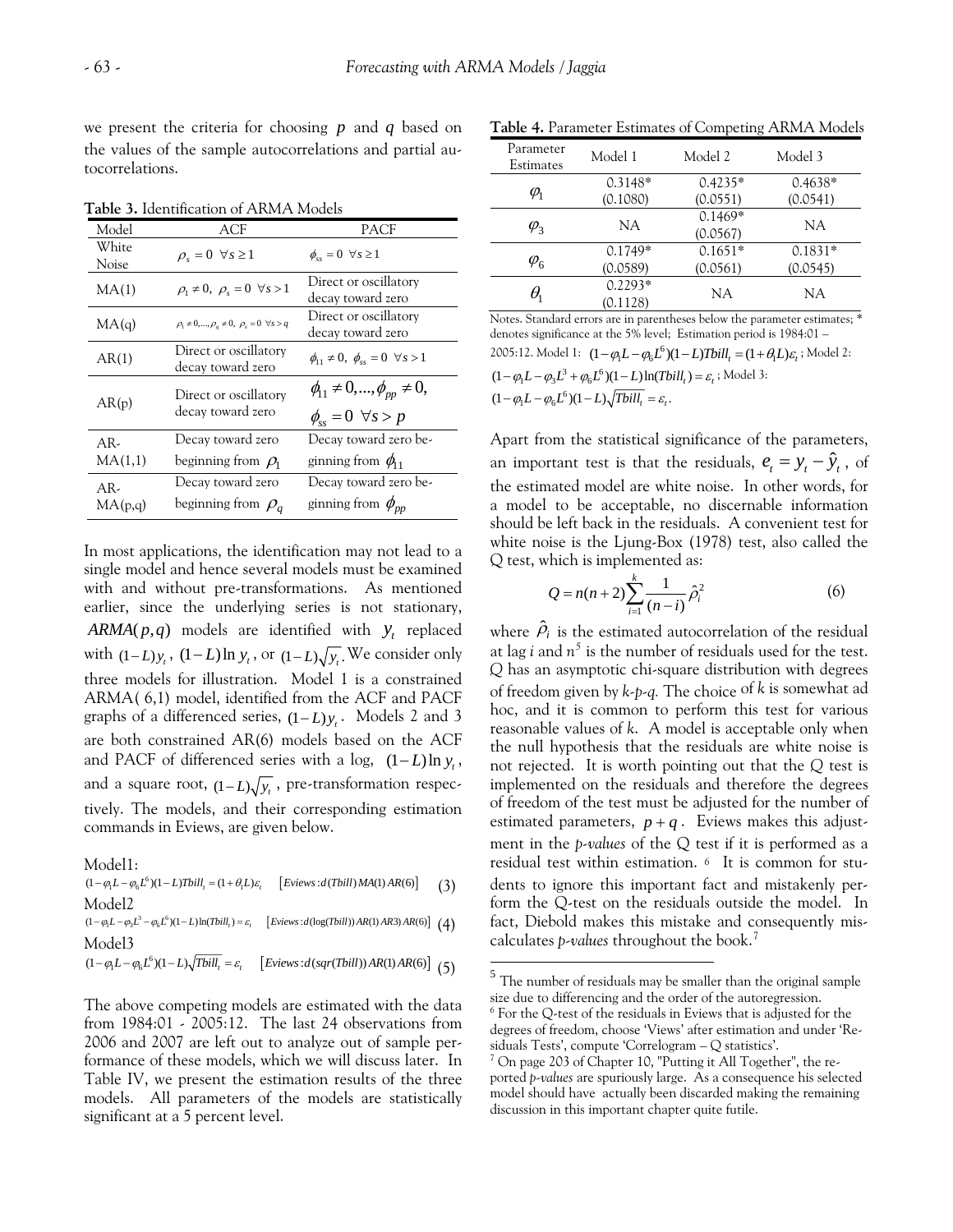The top part of Table 5 presents the p-values of the Q test using  $k$  equal to 6, 12, and 18. Since the p-values are consistently above the chosen significance level of 5 percent, the residuals from Models 1, 2, and 3 are found to be white noise. Models that pass the white noise test of the residuals are then subjected to a variety of model selection criteria to select the most appropriate forecasting model.

**Table 5.** Model Selection Criteria Applied to Competing Models

| Model Selection Criteria             | Model 1  | Model 2  | Model 3  |
|--------------------------------------|----------|----------|----------|
| p-value for the Q test<br>$(k=6)$    | $0.493*$ | $0.763*$ | $0.239*$ |
| p-value for the $Q$ test<br>$(k=12)$ | $0.515*$ | $0.593*$ | $0.339*$ |
| p-value for the $Q$ test<br>$(k=18)$ | $0.109*$ | $0.815*$ | $0.248*$ |
| AIC of the residuals                 | 0.0374@  | 0.0381   | 0.0375   |
| SIC of the residuals                 | 0.0389   | 0.0398   | 0.0386@  |
| RMSE of forecast Errors<br>(Dynamic) | 0.6820   | 0.6499   | 0.6203@  |
| RMSE of forecast Errors<br>(Static)  | 0.2300   | 0.2082@  | 0.2243   |

Notes.  $*$  denotes that the residuals are white noise at the 5% level; @ denotes the best model selection measure. AIC and SIC are based on the residuals from 1984:08 - 2005:12; RMSE is based on the forecast errors from 2006:01 - 2007:12.

Model 1:  $(1 - \varphi_1 L - \varphi_6 L^6)(1 - L) \text{Total}_t = (1 + \theta_1 L)\varepsilon_t$ ; Model 2  $(1 - \varphi_1 L - \varphi_3 L^3 + \varphi_6 L^6)(1 - L) \ln(Tbi l l_t) = \varepsilon_t$ ; Model 3:  $(1 - \varphi_1 L - \varphi_6 L^6)(1 - L) \sqrt{Tbi l l_t} = \varepsilon_t$ .

#### **Model Selection Criteria**

<span id="page-5-2"></span><span id="page-5-1"></span> $\overline{a}$ 

Competing models are compared on the basis of insample predictability and out-of-sample forecasting ability. The comparison of in-sample predictability of the estimated model is based on the residuals. Here is where the confusion lies. The residuals reported by statistical packages are not comparable across models if they are based on different pre-transformations. The default residuals computed by statistical packages are  $(1 - L)(y_t - \hat{y}_t)$  for Model 1,  $(1 - L)(\ln y_t - \ln \hat{y}_t)$  for Model 2 and  $(1 - L) \left( \sqrt{y_t} - \sqrt{\hat{y}_t} \right)$  for Model 3. In order to compute model selection measures, it is important to use consistently defined residuals,  $e_t = y_t - \hat{y}_t$ , where  $\hat{y}_t$  can easily be obtained for any model.*[8](#page-5-0)* This issue is not raised in the above mentioned textbooks.

Two commonly used model selection criteria, based on the residuals, are the Akaike Information Criterion (AIC) and the Bayesian Information Criterion (BIC), which are derived as:<sup>[9](#page-5-1)</sup>

$$
AIC = \exp\left(\frac{2k}{n}\right) \sum \frac{e_i^2}{n}; \, SIC = n^{k/n} \sum \frac{e_i^2}{n} \tag{7}
$$

The AIC and SIC are based on the residual sum of squares and a penalty for the number of parameters used in the estimated model. They both measure the information content in the residuals; the smaller the value, the better is the fit. Since model selection measures are used to compare models across transformations, one must first compute the residuals manually to derive AIC and SIC.

So far we have discussed model comparison on the basis of their in-sample predictability. The AIC and SIC essentially compare competing models on the basis of how well the estimated models fit the sample data. While these criteria impose a penalty for over-fitting, they are imperfect and can be misleading. Sometimes a well fitting model may not perform so well in making out-ofsample forecasts. Therefore, it is important to choose between competing models on the basis of both in-sample predictability as well as out-of sample forecasting ability.

 $T = T_1 + T_2$ .<sup>[10](#page-5-2)</sup> Alternative models are compared on the In order to analyze out of sample performance of the models, we generally leave out the last few observations from estimation. If the sample consists of *T* observations, we estimate the model with  $T_1$  and leave the remaining  $T_2$  for analyzing out of sample performance, where basis of their in-sample predictability with a shortened span of data and also their forecasting ability of the holdback period. Out-of-sample performance is compared on the basis of the forecast errors,  $f_{t^*} = y_{t^*} - \hat{y}_{t^*}$  for  $t^* = T_1 + 1, T_1 + 2, \dots, T$ . Dynamic as well as the static forecasts for  $T_2$  observations,  $\hat{y}_{t^*}$ , are based on the parameter estimates obtained from the reduced sample of  $T_{\rm 1}$ observations. [11](#page-5-3) All dynamic forecasts are conditional on

 $\overline{a}$ 

<span id="page-5-3"></span><span id="page-5-0"></span><sup>8</sup> In Eviews consistently defined residuals, Resid, are easily computed by choosing 'Forecast' from the menu and specifying the estimation range with 'Static forecast'.

<sup>&</sup>lt;sup>9</sup> There are other monotonic transformations, including the ones reported by Eviews that can also be used for model comparison. 10 The definition of the holdback period is somewhat ad hoc. Further, a large sample is needed to have reliable estimates in the insample period and the forecast analysis in the out-of-sample period. 11 The ideal method, though time consuming, is to make forecasts

mate the model with  $\, T_{1}$  observations to make a one-period ahead on the basis of recursive estimation. In other words, we first esti-